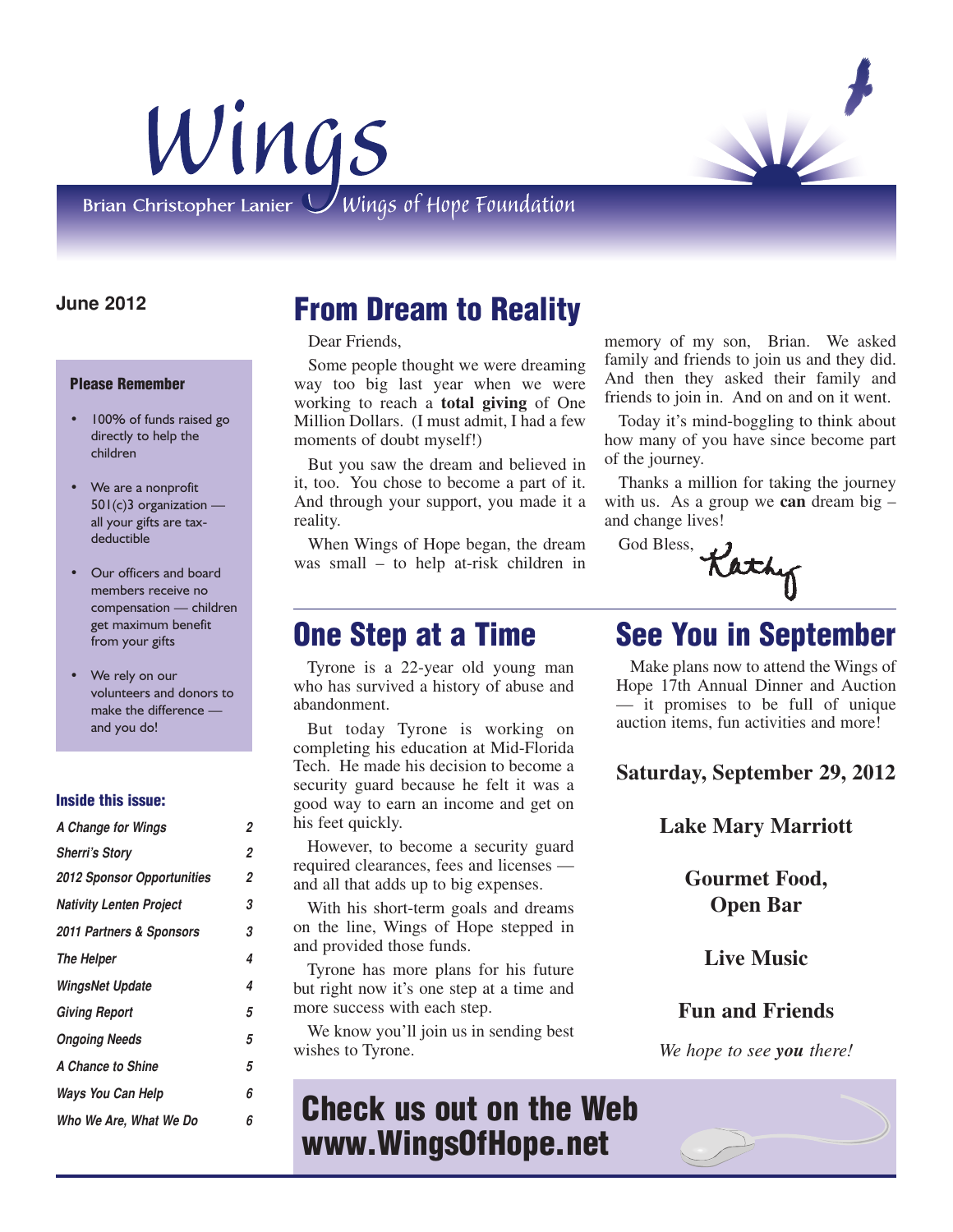*Sherri's a strong example*

## **Sherri's Story**

Last year Sherri lived at Destiny House, a residential home for teen girls operated by Children's Home Society.

But things didn't go very well for her. She not only displayed disruptive behavior, she also vandalized staff property. After many failed chances to improve, Sherri was asked to leave.

She then was turned out from another group home and was placed in a drug rehabilitation program. When she was discharged, she asked to return to Destiny House because "that's where I can succeed."

Although she had been difficult to work with before, Destiny House accepted her back once she agreed to some stern rules of behavior.

The CHS staff worked closely with Sherri to assure that she was successful. She is now on the Honor Roll, will earn her GED this month, has a job at a local restaurant and has a savings account.

Sherri now sets a strong example of success for the other residents. She'll turn 18 in June and will be well prepared to start life on her own.

Sherri will also remain eligible to participate in WingsNet as she continues her education and employment.

Congratulations, Sherri!

# **A Change for Wings**

Wings of Hope was set up as a  $501(c)3$ private foundation over sixteen years ago. This designation was established since it was a family organization and all operating expenses were provided by the founders.

Throughout the years, however, we have essentially operated as a public charity because we raise the majority of funds from individuals and corporations.

Since a public charity has certain fundraising, administrative and tax advantages over a private foundation, we decided to apply to the IRS to formally change our status to that of a public charity.

There will be no change in our corporate name and we will continue to operate in the same way as we have in the past. And nothing will change in terms of what makes us unique:

- 100% of all that is raised through Wings of Hope goes to at-risk children and young adults "aging out" of the system
- No salaries or compensation are given to anyone affiliated with our organization
- We specify exactly how our contributions are to be used and follow up to ensure the outcome
- We are a 501(c)3 nonprofit organization

Let us know if you have any questions or if we can clarify anything for you.

*Spread the word*

# **2012 Sponsorship Opportunities**

We'd appreciate your help in spreading the word about our Sponsorship Program. Would you be willing to find out if your place of employment or a businessperson you know would be interested? In addition to recognition on our website, through our online auction site and at our event, sponsors also receive ads in our program and tickets to our events as follows:

| <b>Amount</b> | <b>Tickets</b> | Program Ad    |
|---------------|----------------|---------------|
| \$5,000       | 10             | Full-Page     |
| \$3,000       | 6              | Half-Page     |
| \$1,500       | 4              | Quarter-Page  |
| \$1,000       | 2              | Business-Card |
| Item/Service  |                | Name Listed   |
|               |                |               |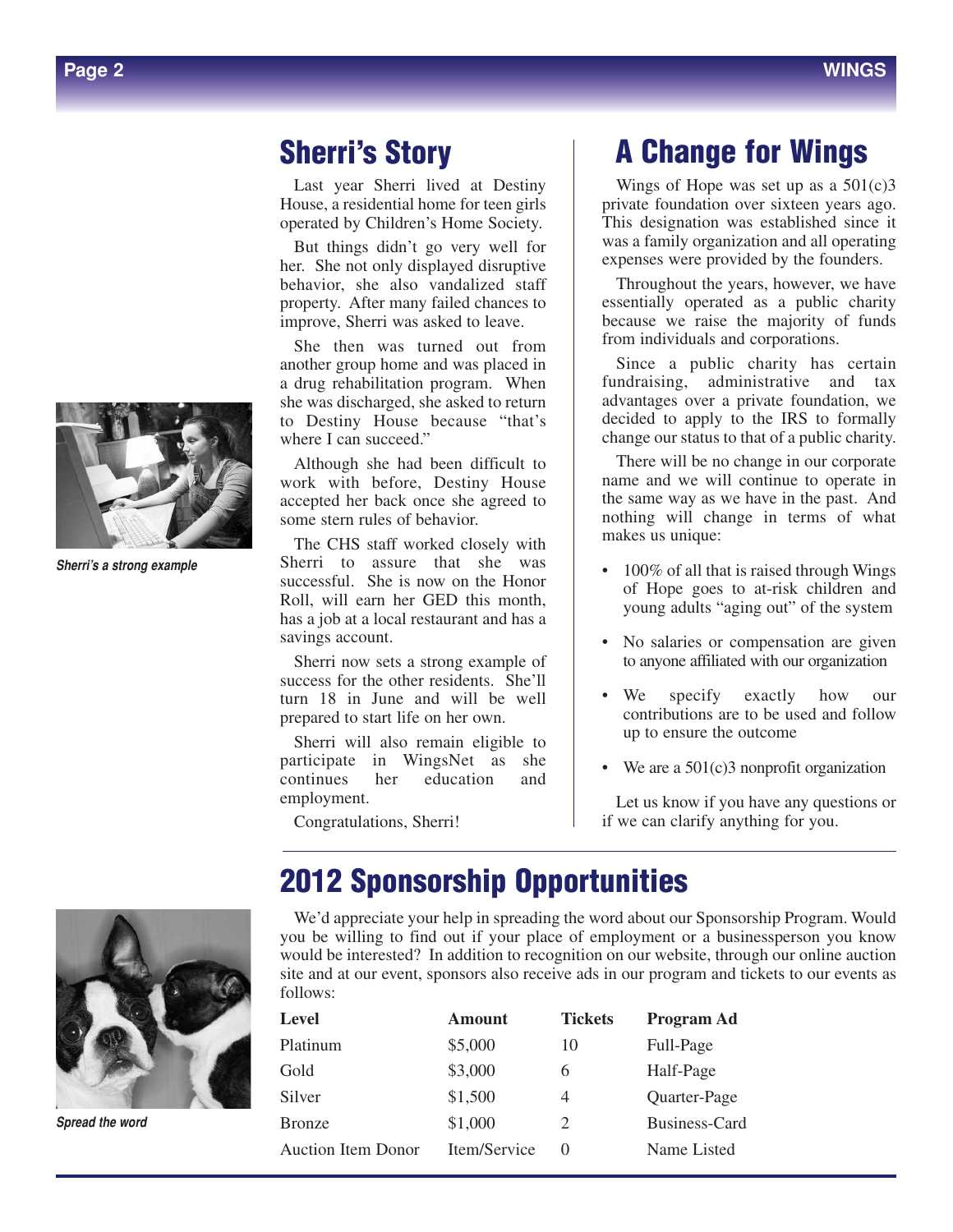

*Brian's House getting new and improved kitchen*

### **The Helper**

It's the kind of phone message you love to pick up.

"I'm interested in helping you, if I can. I was told by my sister-in-law that Wings of Hope wants to remodel an old kitchen in Brian's House. I may be able to help. Please call me at your convenience."

Returning the call, Tony Gautsch talked to Reza Afshari, General Contractor. While small remodeling jobs are not his usual business — larger construction jobs are he was willing and happy to meet with Wings of Hope and the Children's Home Society (CHS) staff to talk about what work needed to be done. What followed is most extraordinary.

At Brian's House Tony met Reza and, after talking about what was in mind for the kitchen, he explained how he would help if we were interested:

"I will donate my time with a charge only for my materials and any labor costs I incur. I don't want to make a dime on this. I want to do this work to help the children."

Then he suggested many improvements that he would do to make the kitchen much more functional at virtually no cost.

Here's the plan: The kitchen will be remodeled with an effort to keep it as operational as possible during construction. Walls will be relocated to enlarge the area. cabinets and countertops removed and replaced, drop ceiling raised with new lighting, new stainless steel sink, new dishwasher, new range with microwave and new refrigerator.

An architect's plan arranged by Reza at no charge has been approved by CHS. A cabinet manufacturer has measured for new cabinets that will be provided at manufacturer's cost. Tile for the countertop will be purchased at distributor cost. Heavy duty appliances (commercial if needed) will be purchased at dealer cost.

Reza has devoted much time and effort to this project and will have it completed by the end of June. He is a remarkable man who constantly smiles as he gives his time, his talent and from his wallet as well.

The eight young men who live at Brian's House, Wings of Hope and CHS are blessed that Reza chose to make such a big difference.



*WingsNet has big news to share*

## **WingsNet Update**

WingsNet was started in Volusia County four years ago to assist young adults who "age out of the system" when they turn 18 and have no family support system of their own.

The program allows participants to earn financial incentives for doing well in school, achieving academic goals and practicing good work habits.

For the first couple of years, more incentives were earned for job consistency and performance rather than academic achievement.

Last year, however, that changed. And now more youth are earning incentives based on academic achievement and good grades.

That's big news! National statistics show that only 58% of youth who age out of foster care have a high school diploma at age 19.

WingsNet works to encourage youth to stay in school to earn their high school diploma or GED and to recognize the value an education gives them toward a successful career.

It's not easy for these young people to concentrate on their education when they not only have to cover their own living expenses, food, and clothing; but also have to provide for their own transportation.

We hope to continue the WingsNet program for many years to come. And perhaps bring it into other Central Florida counties in the future.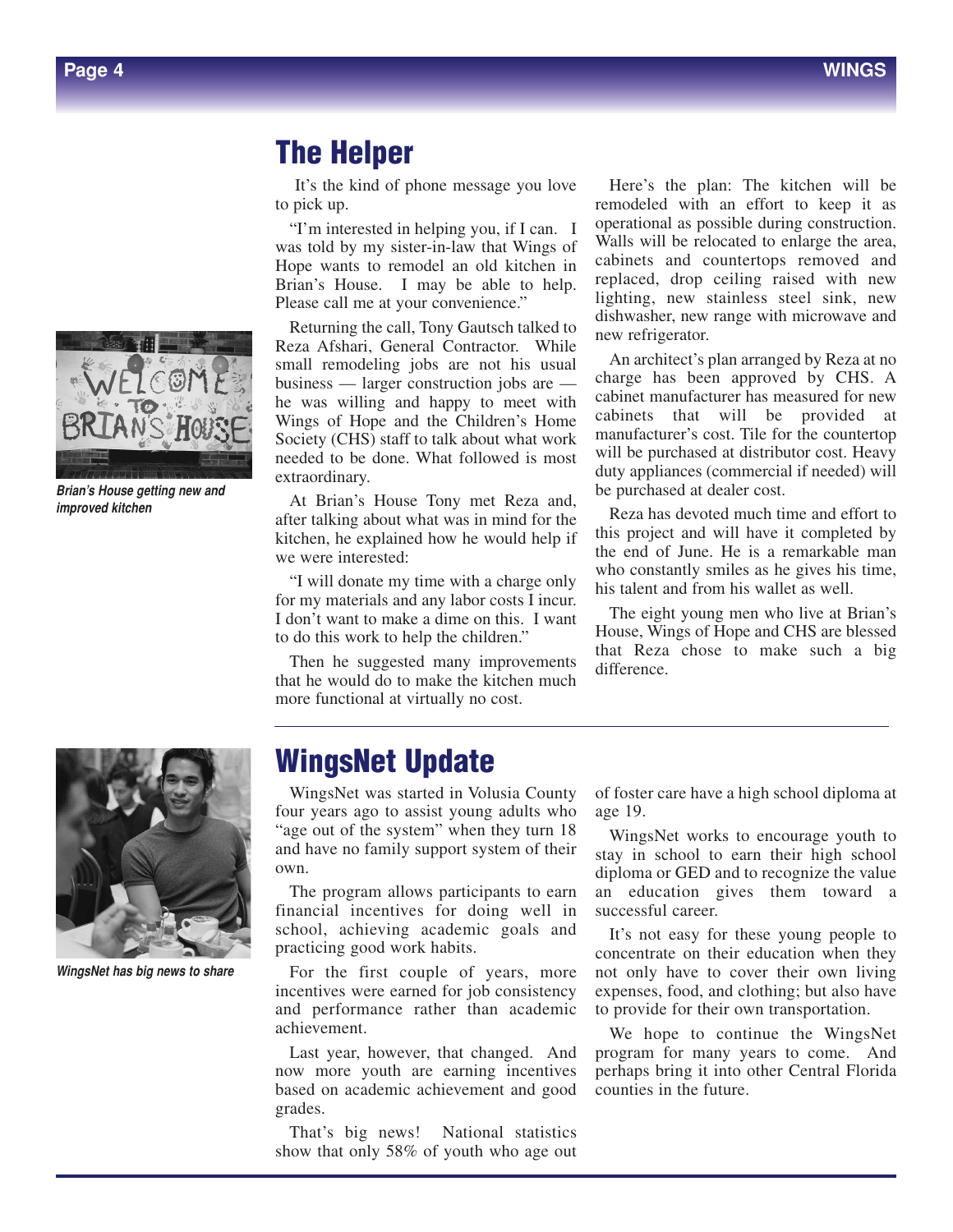## **Nativity Catholic Church Lenten Project**

Wings of Hope was greatly blessed by the parishioners of Nativity Catholic Church in Longwood with a \$13,150.39 donation on April 22.

Wings of Hope was selected by Pastor Ralph DuWell to be the 2012 recipient of the Lenten Alms that members of the church set aside during Lent. The donations were given during a special collection on Palm Sunday.

Kathy Gautsch spoke to parishioners at all Masses during the 1st Sunday of Lent. She explained the mission of Wings of Hope and told of the work Wings has accomplished with at-risk children and

young adults "aging out of the system" as they reach 18.

Kathy and Tony, members of Nativity Catholic Church, received the donation after the nine o'clock Mass.

Tony expressed a heartfelt thank you to the congregation and gave the assurance that, "Wings of Hope will be good stewards of this generous donation."

He also told everyone, "individually we make a difference but together we change lives. And this donation will change a lot of lives in the community."

Thank you, Fr. Ralph and all Nativity parishioners!

# **Wings of Hope 2011 Partners & Sponsors**

Loyalty is a character trait we all admire and hope that we can demonstrate. Wings of Hope is especially fortunate and proud to have the loyalty of the following 2011 Partners and Sponsors. Despite recent economic challenges, these companies and individuals have continued to support Wings of Hope when it was difficult for them to do so. Some even increased their support to higher levels. May God continue to bless you all.

> **Wings Partners \$10,000+** La-Man Corporation, \$15,000 Masco Contractor Services, \$12,500 Bill and Kathie Hohns, \$10,000 Tupperware Brands Corporation, \$10,000

**Platinum Sponsors \$5,000+** Daytona Beach West Rotary, \$5,500 Bright House Networks, \$5,000 Joe and Anita Hara, \$5,000 Sandi Nelson, \$5,000

**Gold Sponsors \$3,000** Bernstein Global Wealth Management Laschober & Sovich Joe Trepani, Clearwater Joe Trepani, Heathrow

**Silver Sponsors \$1,500** Brown & Brown Insurance Joe and Alana Quigley Enterprise Industrial Park & Volusia Rental & Equipment

#### **Bronze Sponsors \$1,000**

Beata Ksel Photography Halifax Law Group David Maus Chevrolet Couchman Printing Mayee Leung Westbrook Services Corp Patti Czupka, ReMax Linda Coerper Marketing

The Computer Brain **Harriett Lake** Rotary Club of Lake Mary



*Fr. Ralph DuWell, Nativity Pastor with Kathy and Tony Gautsch*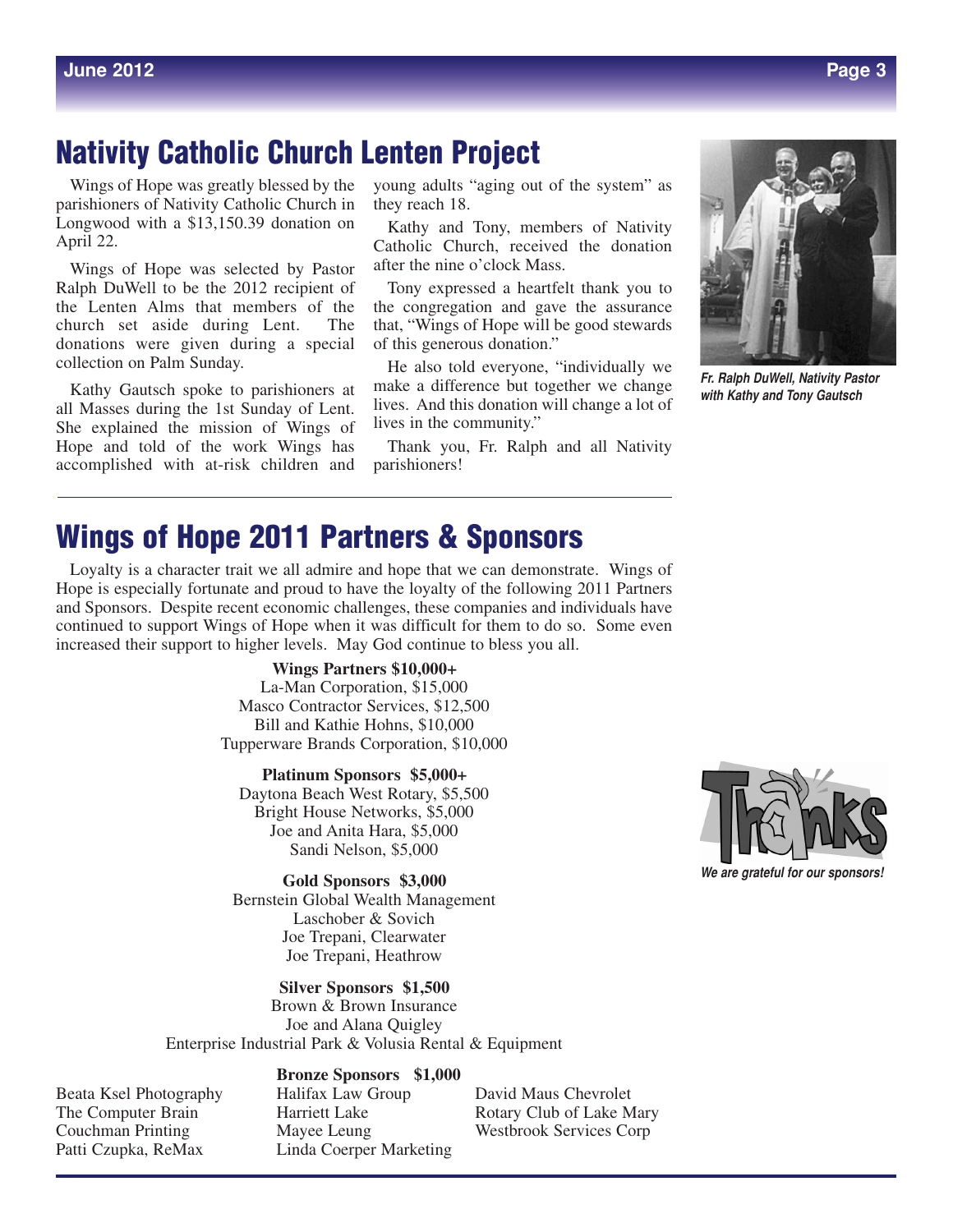## **Giving Report**

This year we began sending a quarterly Giving Report through email.

Regulations dictate that we aren't allowed to email newsletters/updates unless the recipients have indicated they are interested in receiving them.

If you haven't received these reports, please take a minute to let us know you would like to be added to our list. You can reach us by emailing info@wingsofhope.net or through www.wingsofhope.net.

Here's a summary of our first two quarterly reports which covered the period starting in October 2011 through March 2012:

## **Ongoing Needs**

*The children have ongoing needs throughout the year.*

*Why not consider establishing a monthly or annual donation to Wings of Hope to provide ongoing support for the kids!*

 $\Leftrightarrow$  \$ 100 bus passes ✧ \$ 93 Florida ID

 $\Leftrightarrow$  \$ 2,530 tutoring

 $\Leftrightarrow$  \$ 1,200 clothing

 $\Leftrightarrow$  \$ 819 medical services

 $\Leftrightarrow$  \$ 2,885 college apps, fees, tech training

 $\Leftrightarrow$  \$ 831 supplies, uniforms, equipment  $\Leftrightarrow$  \$ 1,096 apartment rents, utilities ✧ \$ 13,301 WingsNet academic and job performance  $\Leftrightarrow$  \$ 34,500 Family reunification and training

That's a total of \$57,355 so far. Our next report

will cover April 2012 though June 2012.

programs, counseling, transition housing support, basic needs

*Please call Kathy at 407-312-0884 or email Kathy@wingsofhope.net to find out how!*

## **A Chance to Shine**

Joseph V. was a student at a local community college who also worked at the Pita Pit. Keeping his life on the right track was important to him.

Working and attending college make for a demanding schedule and little time is left for the many fun activities that all young adults like to enjoy.

Joseph received funds from WingsNet as a reward for his performance at work and his good grades at college. He was so appreciative of the help he received, he took the time to write his advisors and the staff at Children's Home Society about his thoughts, his future and his thanks:

*". . . Children's Home Society has done great things for me in my life: schooling, finances, guidance. . . . always reassuring me in a positive direction that will help me flourish in the future.*

*My greatest goal in my life at this time is to become something great to society and offer the world something better."*

*Joseph signed his letter with this resolution, "Give me a chance to shine and I will blind the world."*

Sadly, Joseph died from injuries suffered in a motorcycle accident just recently. But he continues to shine in many ways:

- through the strong example of hope he was to the other young people he knew
- through the organ donation decision he made at a young age
- through the staff and counselors who cared for him at CHS
- through all of you who have supported Joseph and the many other young at-risk youth like him

Thank you, Joseph.



*Your support makes a difference*